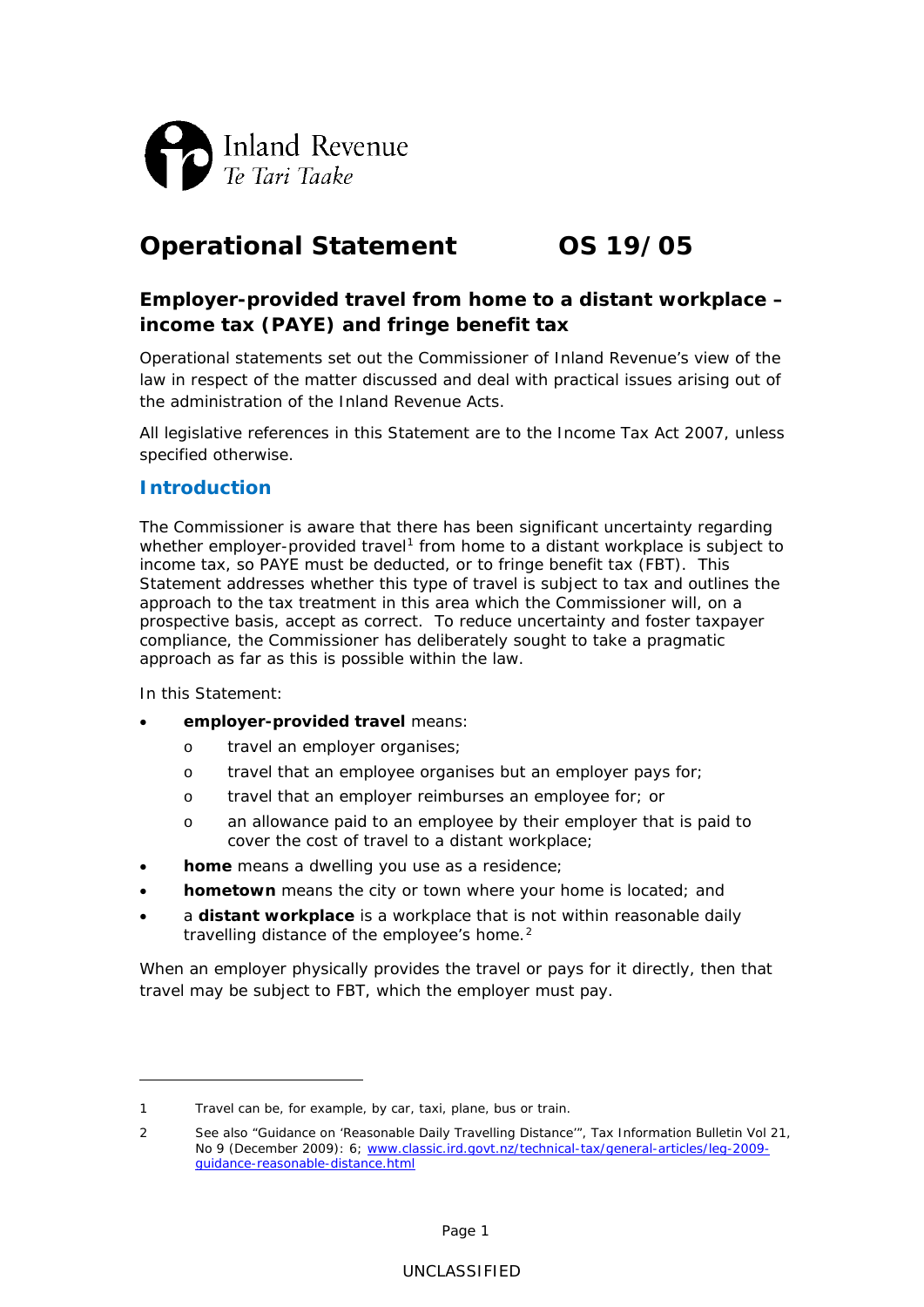If the employee is provided with an allowance or is reimbursed in relation to the cost of the travel, then the employer may have to deduct and pay PAYE in relation to that payment.

We are aware that many employers and employees are uncertain about when employer-provided travel to a distant workplace is subject to tax. Indeed, some employers have been treating all employer-provided travel to a distant workplace as not taxable.

This Statement addresses that uncertainty by setting out the Commissioner's approach to determining whether employer-provided travel from home to a distant workplace is subject to either income tax or FBT or not taxed.

# **Summary of approach**

-

1. Payments made by an employer in relation to a private expense of an employee are usually subject to tax. The cost of home-to-work travel is generally private expenditure as it is incurred so an employee can get to work. As this expenditure is usually private, if the employer provides<sup>[3](#page-1-0)</sup> the employee's travel from home to work the starting point is that it is taxable.

# **Inland Revenue's approach**

Employer-provided travel from home to a distant workplace will be taxable (and subject to FBT or income tax) unless one of the following applies:

- the travel is one-off or very occasional (*de minimis* applies);
- the travel relates to a temporary posting or secondment (up to two years);
- the employee also genuinely works at a hometown workplace;
- the employee works from home on specified days (home being their place of work on those days, and the travel relates to one of those days).
- 2. However, the courts have recognised that some travel from home to work is not taxable because the expenditure relates to travel that is "on work".
- 3. This means not all employer-provided travel from an employee's home to work is taxable, and an employer who provides travel from home to a distant workplace must consider whether that travel is subject to tax.
- 4. Where an employer physically makes available or directly pays for an employee's travel from home to a distant workplace, the travel may be subject to FBT, which the employer must pay.
- 5. If the employee is provided with an allowance or is reimbursed in relation to the travel, that amount may be subject to income tax. If an allowance or reimbursement is taxable for income tax purposes, then the employer must deduct and pay PAYE in relation to that payment. This is because the

<span id="page-1-0"></span><sup>3</sup> In the context of this Statement, "provides" includes pays for directly or indirectly, including by way of a reimbursement or allowance.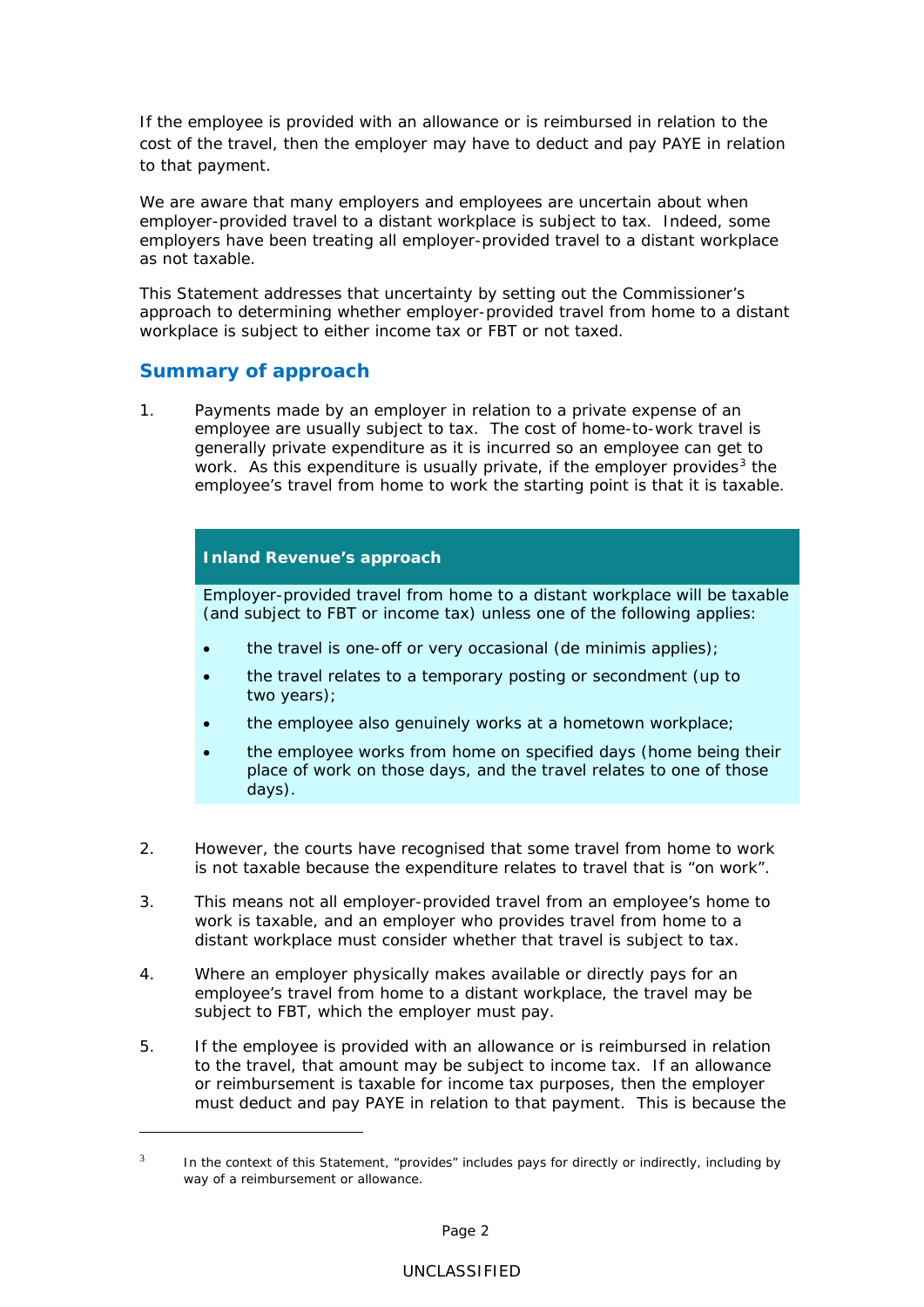allowance or reimbursing payment would be "salary or wages" under the PAYE rules.

- 6. It does not matter whether you are considering whether employer-provided travel from home to a distant workplace is subject to FBT or income tax, the test is still effectively the same.
- 7. We recognise that it can be difficult to determine whether travel provided to employees to enable them to travel to a distant workplace is subject to tax. The following paragraphs set out the Commissioner's approach to determining whether employer-provided travel from an employee's home to a distant workplace is subject to tax.

# **Application of the Statement**

- 8. The Commissioner is aware that there has been significant uncertainty regarding employer-provided travel from home to a distant workplace, in relation to both the correct interpretation of the law and the appropriate practice. Consequently, the Commissioner has developed an approach to the tax treatment in this area which she will, on a prospective basis, accept as correct. In an effort to reduce uncertainty and foster taxpayer compliance, the Commissioner has deliberately sought to take a pragmatic approach as far as this is possible within the law.
- 9. Therefore, recognising that some taxpayers may need time to implement this approach the Commissioner does not expect taxpayers to apply this Statement to travel taken before **1 April 2020**. However, taxpayers can choose to begin applying the approach outlined in this Statement from the date it is issued if they wish to.
- 10. Given the uncertainty that has existed, taxpayers do not need to revisit tax positions taken before publication of this Statement, and (in the absence of identified avoidance) the Commissioner will not be doing so.
- 11. The approach outlined in this Statement does not apply where the travel arrangements have been entered into with a purpose of avoiding tax.
- 12. When considering the tax treatment of employer-provided travel from home to a distant workplace, to the extent that there is inconsistency between this Statement and the Interpretation Statement IS3448 *Travel by Motor Vehicle between Home and Work: Deductibility of expenditure and FBT implications*, the approach in this Statement is to be followed.

# **Discussion**

- 13. As noted above, if the employer provides the employee's travel from home to work, the starting point is that it is taxable as either:
	- income to the employee, so subject to PAYE (see from  $[14]$ );
	- a fringe benefit subject to FBT (see from [25]).

# PAYE

14. Payments made by an employer to reimburse an employee for that employee's private expenditure are generally taxable as income of the employee. This is because these payments reduce the need for the employee to incur those costs themselves.

Page 3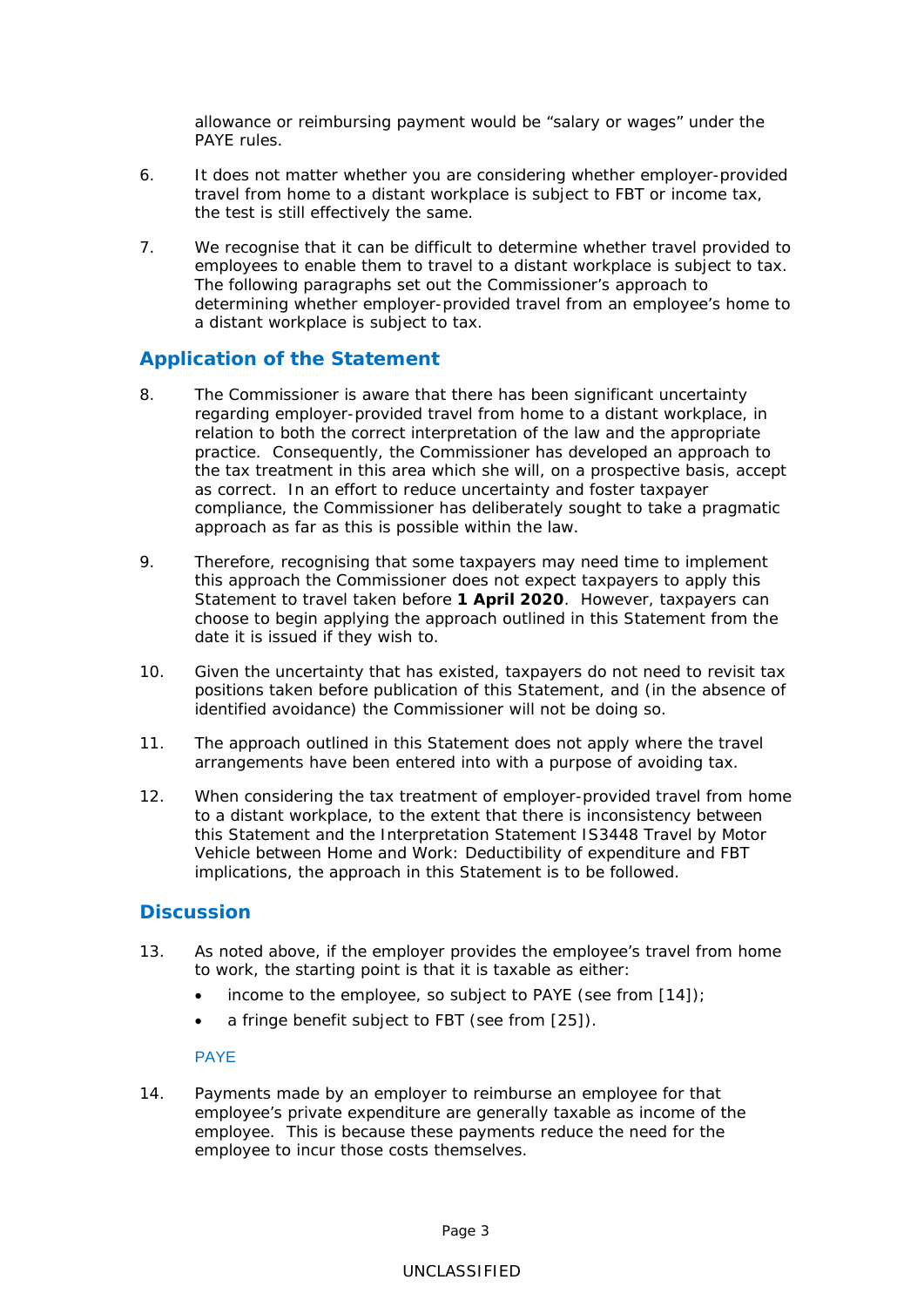- 15. When a reimbursement or allowance is taxable it is included as salary or wages for the purposes of the PAYE rules (s RD 5(8)). This means PAYE must be deducted and paid by the employer to Inland Revenue for that reimbursement or allowance.
- 16. When a reimbursement or allowance is paid to cover costs for which the employee would be allowed a deduction if the employment limitation on deductions did not exist, then it is not subject to income tax (s CW 17). This means the employer would not have to pay PAYE to Inland Revenue in respect of that reimbursement or allowance.<sup>[4](#page-3-0)</sup>
- 17. Therefore, the issue is whether the cost of the particular travel from the employee's home to a distant workplace would be deductible to the employee (if employees could claim deductions).
- 18. A deduction is allowable for expenditure incurred in deriving income or necessarily incurred in the course of carrying on a business for that purpose (s DA 1). But expenditure that is of a private or domestic nature is not an allowable deduction (s DA 2(2)).
- 19. The general rule is that home-to-work travel is private expenditure as it is expenditure to get to work and reflects the employee's personal choice as to their home location.<sup>[5](#page-3-1)</sup> The two main reasons for this rule are that the:
	- cost of home-to-work travel is predominantly determined by the private choices of the employee (where to live, how to get to work);
	- expense of commencing work is distinguished from expenses while "on work", and employees are expected to bear the cost of commencing work.
- 20. This means the starting point is that employer-provided travel from home to work is private expenditure and would not be deductible to the employee (if employees could claim deductions). This is the case even if the employee's travel is funded by the employer or the employee's attendance at the workplace is required by the employer.
- 21. The courts have recognised exceptions to this general rule.<sup>[6](#page-3-2)</sup> The cases relating to deductibility of travel expenditure between home and work have identified four broad factual situations where travel between home and work is regarded as business or work-related travel. These situations are where:
	- a vehicle is essential for transporting goods or equipment necessary for the performance of employment duties at the home and elsewhere;
	- the taxpayer carries on an "itinerant occupation" (that is, the taxpayer does not work from a fixed work place, and the home is the taxpayer's base of operations);

<u>.</u>

<span id="page-3-0"></span><sup>4</sup> Operational Statement OS 19/04b: *Commissioner's statement on using a kilometre rate for employee reimbursement of a motor vehicle* explains the acceptable method to establish the tax-exempt portion of an amount paid to an employee as a reimbursement where the employee uses their private motor vehicle in the employer's business.

<span id="page-3-1"></span><sup>5</sup> See, for example, *Ricketts v Colquhoun* [1926] AC 1.

<span id="page-3-2"></span><sup>6</sup> See *Taylor v Provan* [1975] AC 194; *Garrett v FCT* 82 ATC 4,060; *FCT v Genys* 87 ATC 4,875; *Case F72* (1984) 6 NZTC 59,924; *Miners v Atkinson* [1995] STC 58; *Kirkwood v Evans* [2002] STC 231.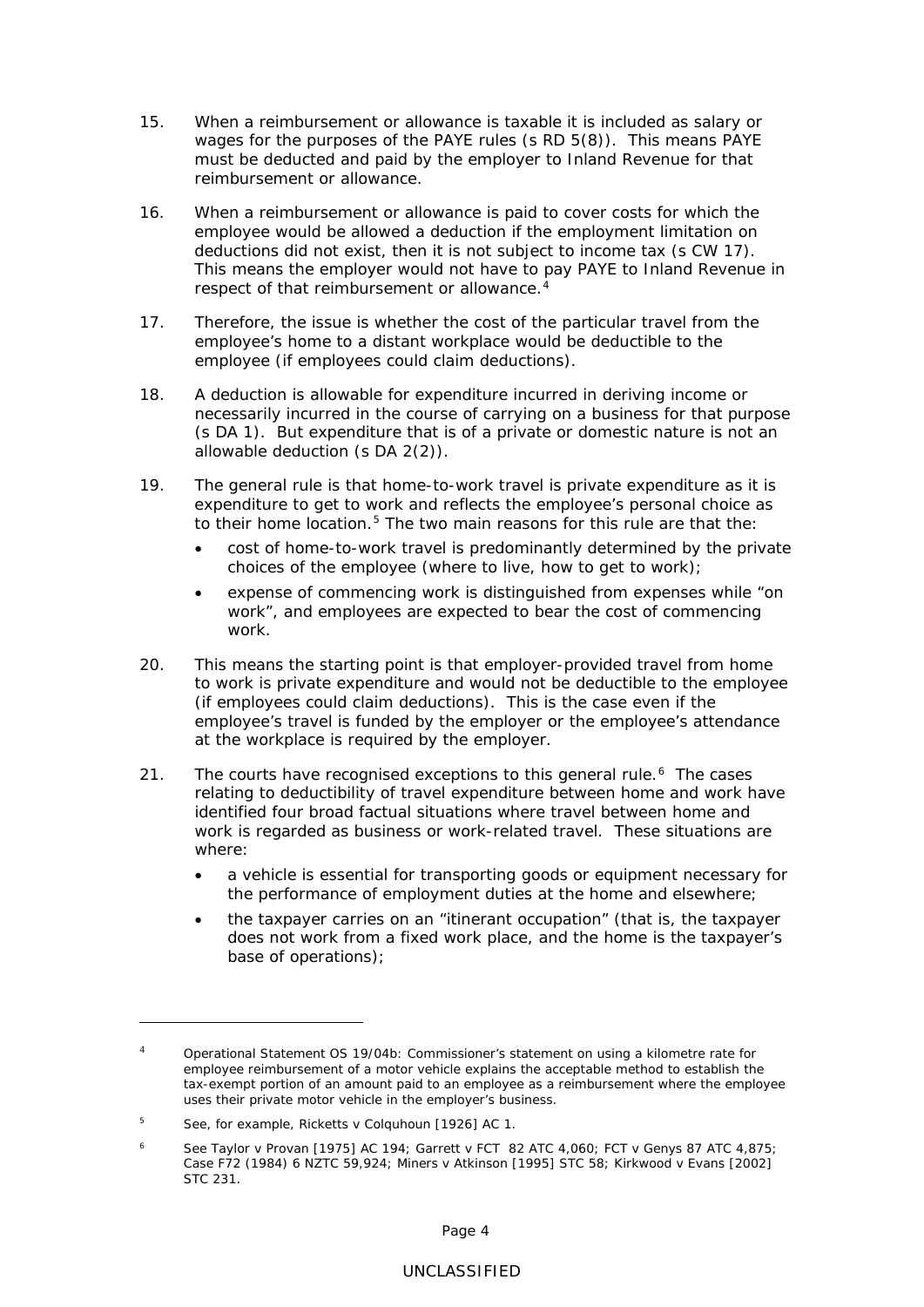- the taxpayer is required to be accessible at their home for employment duties and is required to undertake travel in response to emergency calls;
- the travel is "on work" travel between two workplaces, one of which is also the taxpayer's home.
- 22. It can be seen from the cases that for home-to-work travel to be deductible, the employee must actually undertake work at home.
- 23. It is not sufficient to establish that the home **is or can be** a workplace. For expenditure to be deductible, the need for the work to be performed at the home, and, therefore, the need for the travel, must arise from the nature of the work and not from the personal choice or personal circumstances of the taxpayer.
- 24. In addition, the actual travel must be travel undertaken in the course of performing work (that is, the travel is "on work"). If that is the case, then the cost of that travel is not private expenditure of the employee; rather, it is expenditure that would be deductible if employees were not otherwise prevented from claiming deductions. This means the employer does not have to deduct PAYE in respect of the reimbursement or allowance, and the employee is not liable for income tax on the payments.<sup>[7](#page-4-0), [8](#page-4-1)</sup>

# Fringe benefit tax

<u>.</u>

- 25. Where an employer provides travel from a person's home to their workplace (other than by way of a motor vehicle), the position is that this "benefit" amounts to a "fringe benefit" as it is an "unclassified benefit".[9](#page-4-2)
- 26. This travel will be subject to FBT unless one of the exclusions applies.
- 27. The Commissioner considers that the only exclusions that **might** apply in respect of employer-provided travel from home to a distant workplace are:
	- benefits provided instead of exempt allowances (s CX 19); and
	- benefits provided to enable the performance of duties (s CX 20).
- 28. Benefits are not fringe benefits to the extent that they replace the need to pay certain exempt allowances (s CX 19(1)).
- 29. Travel provided by the employer will not be a fringe benefit where that travel is necessary for an employee to undertake their employment duties (s CX 20).
- 30. It could be argued that travel from home to work is travel that is necessary for an employee to undertake their employment duties. However, s CX 20 implicitly adopts the distinction between travel "on work" and travel "to work", with s CX 20 relating to circumstances where an employee is travelling "on work". The purpose behind the original predecessor to

<span id="page-4-0"></span> $7$  To the extent that the payments are a reimbursement of actual costs or an allowance paid to cover the costs of the travel when the employee incurs the costs themselves. If amounts in excess are received by the employee, the excess amount is taxable.

<span id="page-4-1"></span><sup>8</sup> See *Travel by Motor Vehicle between Home and Work: Deductibility of expenditure and FBT implications* (Interpretation Statement IS3448, Inland Revenue, 2004), which discusses the question of determining deductibility of home-to-work travel generally.

<span id="page-4-2"></span>Travel by employer-provided motor vehicle is discussed from [33].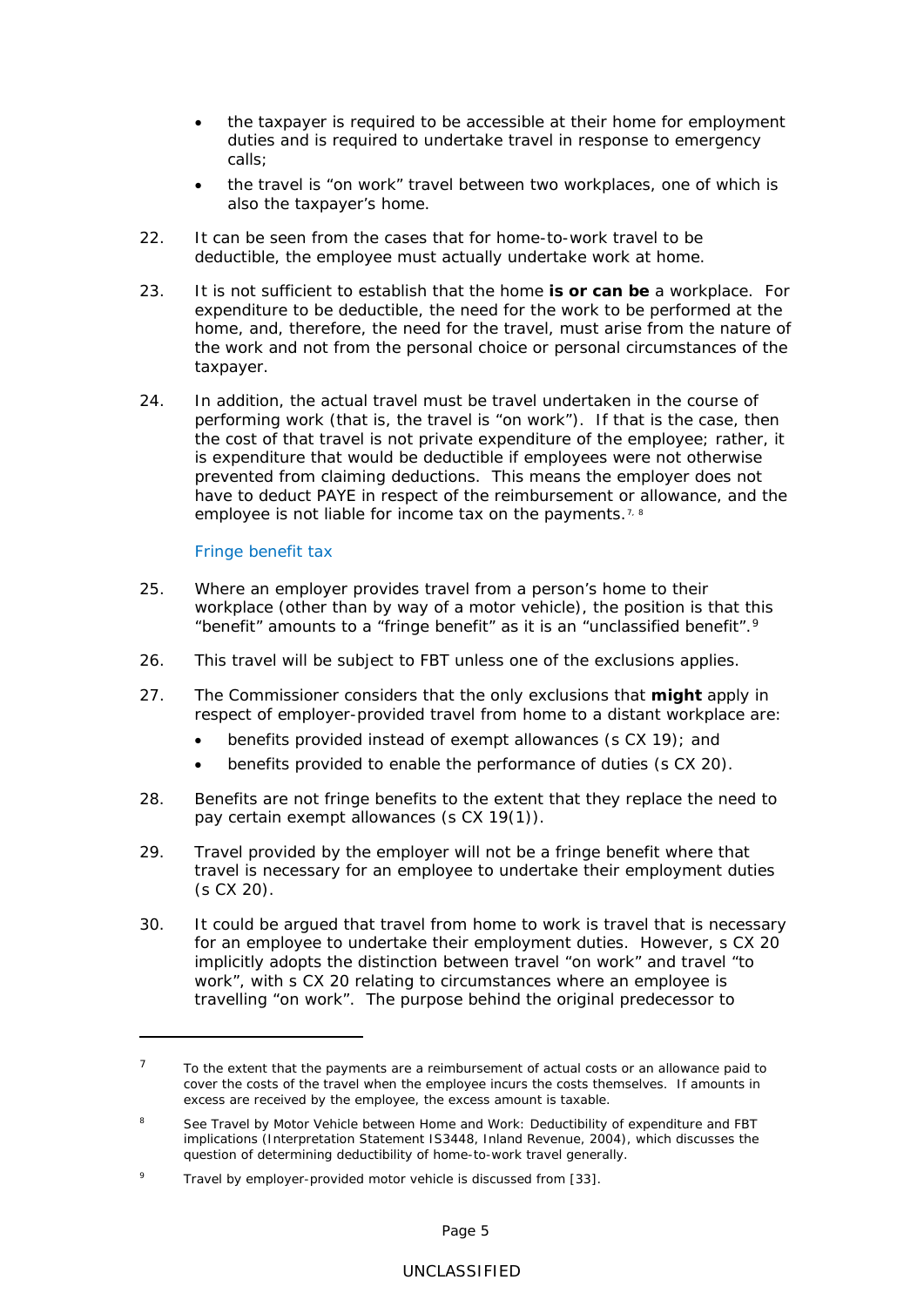s CX 20 was to exclude from FBT incidental benefits arising to an employee as a result of travelling in the course of their employment and was not intended to exclude home-to-work travel from the coverage of FBT.

- 31. The Commissioner considers that whether these exemptions apply to employer-provided travel is determined by applying the same test as the one used for determining whether employer-provided travel is subject to income tax, and, therefore, salary and wages for PAYE purposes.
- 32. This means employer-provided travel from home to a distant workplace will be subject to FBT unless the:
	- need for the work to be performed partly at the home (and, therefore, the need for the travel itself) arises from the nature of the work; and
	- travel itself is actually "on work".

#### Motor vehicles

<u>.</u>

- 33. A fringe benefit arises in relation to a motor vehicle made available to an employee for private use (s CX 6). This Statement does not replace the FBT on motor vehicle rules.[10](#page-5-0)
- 34. However, determining whether travel in an employer-provided motor vehicle from home to a distant work location is private use can be relevant in determining whether a motor vehicle was available for private use and therefore a benefit to the employee under those rules.
- 35. Using an employer-provided motor vehicle for travel between home and work will not be private use of that motor vehicle for FBT purposes if the:
	- need for the work to be performed partly at the home (and, therefore, the need for the travel itself) arises from the nature of the work; and
	- travel itself is actually "on work".<sup>[11](#page-5-1)</sup>
- 36. Therefore, the Commissioner considers that the approach in this Statement can be used in determining whether using an employer-provided motor vehicle (for example, a rental car) to travel from home to a distant workplace is work-related travel and not private use.
- 37. Note that even if travel between home and work is work-related travel (so that the use of a motor vehicle for **that** purpose is not private use), the employer must establish that the vehicle is not **available** for any private use.  $12$

<span id="page-5-0"></span><sup>10</sup> As set out in further detail in *Fringe Benefit Tax – Motor Vehicles* (Interpretation Statement IS 17/07, Inland Revenue, 2017).

<span id="page-5-1"></span><sup>11</sup> Using an employer-provided motor vehicle to travel between home and work is discussed in more detail in *Travel by Motor Vehicle between Home and Work: Deductibility of expenditure and FBT Implications* (Interpretation Statement IS3448, Inland Revenue, 2004).

<span id="page-5-2"></span><sup>12</sup> How FBT applies to motor vehicles is discussed in further detail in *Fringe Benefit Tax – Motor Vehicles* (Interpretation Statement IS 17/07, Inland Revenue, 2017). In the context of determining whether travel from home to a distant workplace is private use, to the extent that there is inconsistency between this Statement and IS 17/07, the approach in this Statement is to be followed.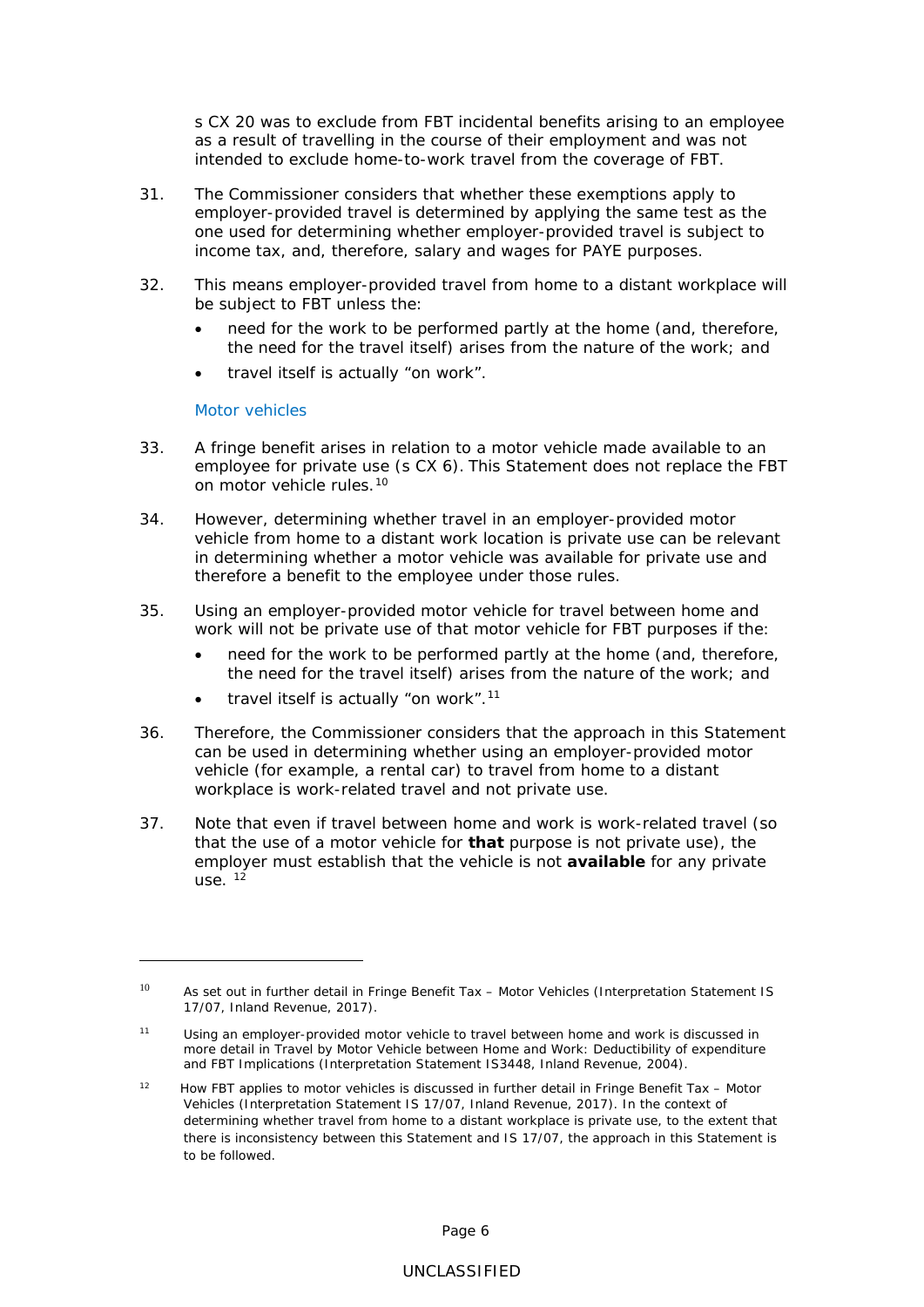When employer-provided travel from home to a distant workplace is not subject to tax

- 38. We acknowledge that in the modern working environment employees have more flexibility around where they can live and work than in earlier times. As a result, it can be difficult and costly to determine whether employerprovided travel from an employee's home to a distant workplace is subject to tax.
- 39. Bearing that in mind and taking into account the legislation, the case law and the Commissioner's care and management duties under ss 6 and 6A of the Tax Administration Act 1994, the Commissioner has developed an approach to make it easier to determine whether employer-provided travel from an employee's home to a distant workplace is taxable.
- 40. In arriving at this approach, the Commissioner considered it appropriate to treat temporary travel to a distant workplace as different from more longterm travel arrangements. This is because we recognise that where the requirement for the travel is a temporary one, the cost of the travel is less likely to have been predominantly determined by the private choices of the employee (where to live, how to get to work). Where the travel is temporary, an employee is less likely to have the ability to mitigate the costs arising from the requirement to work at a distant location (by relocating).
- 41. In relation to determining whether accommodation is subject to tax, Parliament introduced clear rules that treat an arrangement where accommodation is provided for two years or less as temporary. While similar rules have not been enacted in relation to travel, how these rules apply to accommodation at a distant workplace does provide a useful indication of what Parliament considered was an appropriate line to draw between temporary and more permanent arrangements in relation to working at a distant workplace.

# Summary of approach

- 42. In summary, the Commissioner's approach is that travel from home to a distant workplace that is provided by the employer will be taxable (and subject to FBT or income tax) unless one of the following applies:
	- the travel is one-off or very occasional (*de minimis*);
	- the travel relates to a temporary posting or secondment (up to two years);
	- the employee also genuinely works at a local workplace (meaning they have two workplaces);
	- the employee works from home on specified days and the travel relates to one of those days.

# *One-off or very occasional travel*

43. Inland Revenue considers that one-off or very occasional travel from home to a distant location for work (when required by the employer) can be treated as not taxable on an incidental or *de minimis* basis. For example, attendance at a two-day conference at a distant location.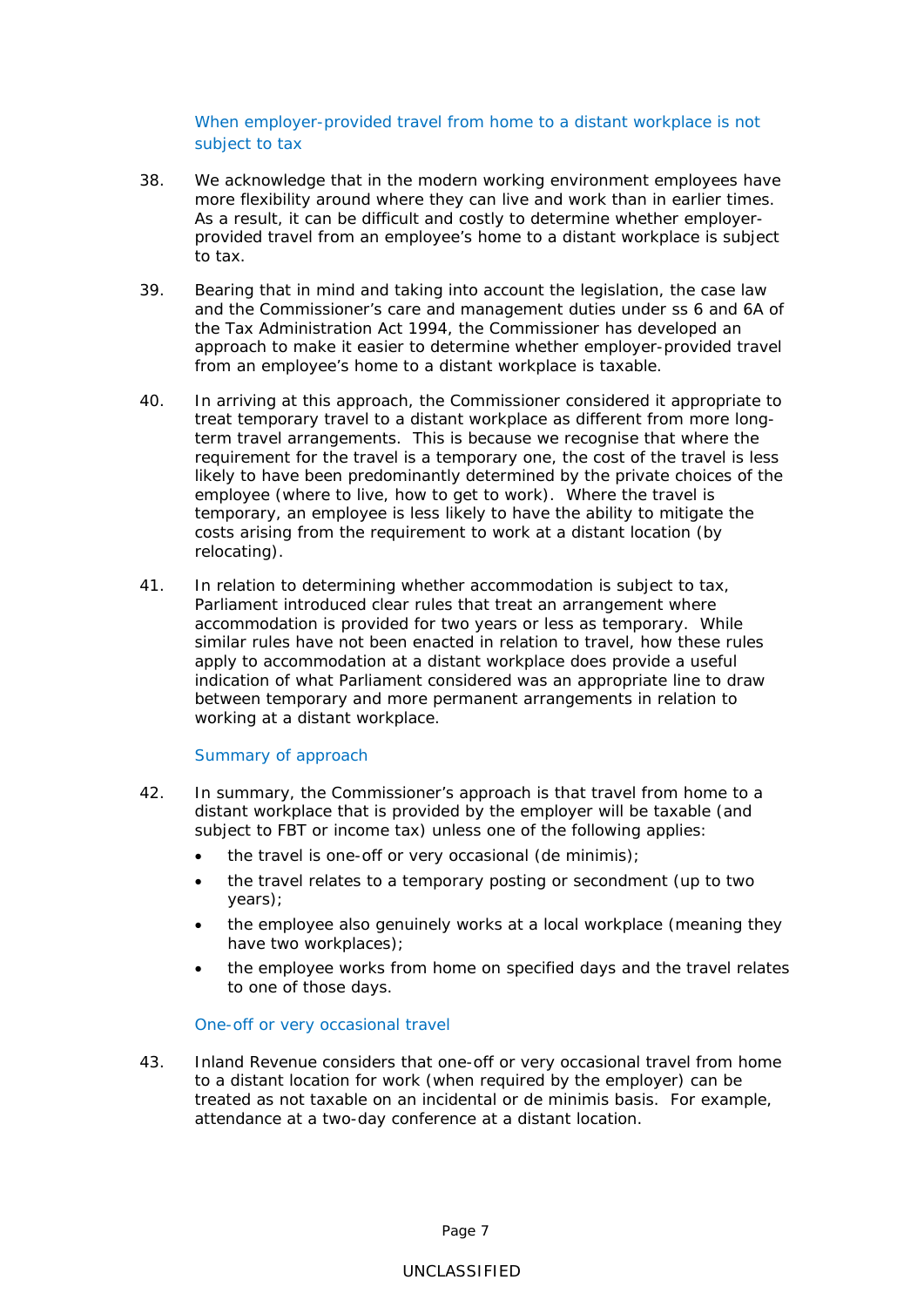44. This approach will apply to employees who work at an office of their employer located in their hometown **as well** as employees who work all the time from their home.

## *Temporary travel*

- 45. More frequent or ongoing employer-provided travel from home to a distant workplace (when the employer requires the travel) can be treated as nontaxable where the requirement for travel is a temporary requirement (which means for a period of two years or less). An example might be a posting or secondment to another office or a client's premises for a 12-month term (see Example 1).
- 46. To treat the travel as temporary the employer must be able to show that the parties reasonably expected that the requirement for the travel was for two years or less. Reasonable expectation is initially measured at the time the requirement for the travel arose. The parties' expectation may be evidenced by the employee's terms of employment, but in many cases there may not be a written agreement. Other documentation such as board minutes, planning documents, and correspondence may demonstrate the expectation as to length of the secondment.
- 47. It is possible that travel which is treated as non-taxable can become taxable. If it becomes clear that there is now a reasonable expectation that the requirement for travel is no longer a temporary requirement (for a period of two years or less) that travel will be taxable going forward from the date the expectation changed.<sup>[13](#page-7-0)</sup>
- 48. Equally, if it becomes clear that a requirement for travel which was expected to be more than a temporary requirement is **now** expected to be a temporary requirement (a period of two years or less) then that travel can be treated as non-taxable from the date the expectation changed.

# **Example 1: Temporary travel**

Robyn lives in Auckland but is seconded to a job in Wellington for 12 months. Robyn's employer agrees to meet the costs of Robyn flying between Auckland and Wellington (and back) every week as well as taxis to and from the airport.

As the secondment is for two years or less (in this case, 12 months) any employer-provided travel from home to the distant location can be treated as non-taxable.

<u>.</u>

<span id="page-7-0"></span> $13$  Not from the end of the original date of the arrangement.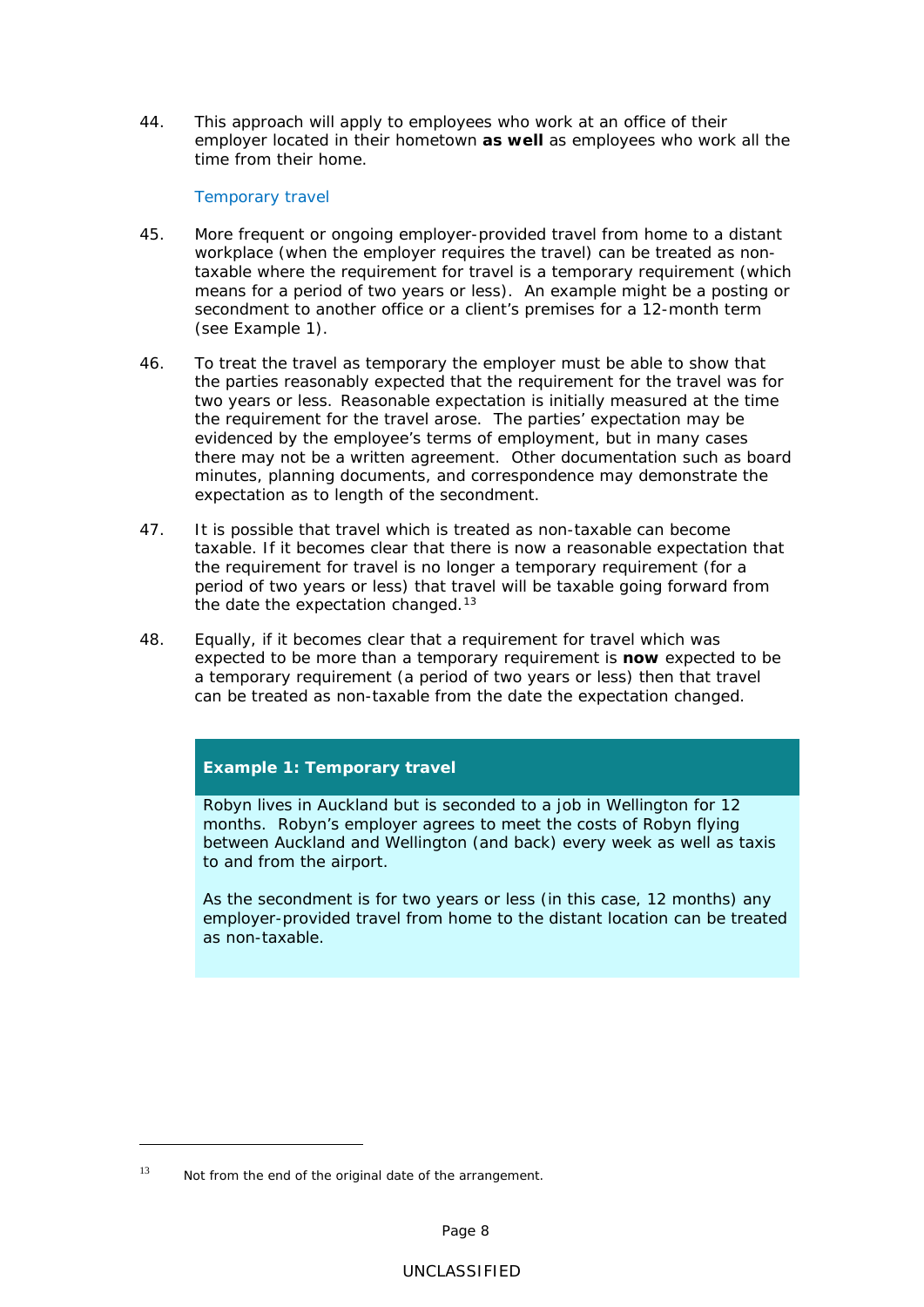# **Example 2: Temporary travel**

After 11 months Robyn and her employer agree that she will continue to work in Wellington for another sixteen months.

As it is now expected that Robyn will be working in Wellington for more than two years (27 months in total) the travel can no longer be treated as temporary and will be taxable from the date the expectation changed.

#### *Ongoing travel from home to a distant workplace*

49. Ongoing employer-provided travel from an employee's home to a distant workplace will be taxable when the travel is for more than two years. This is because Inland Revenue considers that at that stage the arrangement for the travel is more than temporary. (See Example 3.)

# **Example 3: Ongoing travel from home to a distant workplace**

Rudolf is a senior manager in a multinational company with its head office in Auckland. Rather than move his family to Auckland, Rudolf negotiated an arrangement whereby his employer provided him with an apartment in Auckland and flies him to Auckland on Monday morning and flies him to Wellington on Friday afternoon.

As well as the cost of flights, his employer also covers the cost of his taxi travel to and from Auckland and Wellington airports.

The arrangement is for more than two years, so this employer-provided travel is taxable.

The outcome would be the same if Rudolf were seconded to the job in Auckland for a period greater than two years (rather than permanently appointed).

50. This approach applies **except** where the employee has at least two workplaces.

*Travel between multiple workplaces*

- 51. As noted above, the courts have recognised that travel between two workplaces is not private expenditure when the employer requires that travel. Therefore, where an employee has two (or more) workplaces that they work from, one in their hometown and one distant, the Commissioner considers that the travel from the employee's home to the distant workplace can be treated as work-related travel (being travel between multiple workplaces) and not taxable (the "multiple workplace approach").
- 52. The Commissioner does not require an employee to be travelling from their workplace in their hometown to the distant workplace before treating the travel as being between multiple workplaces. This means the multiple workplace approach can apply when an employee instead travels directly from their home to a distant workplace. The Commissioner has taken this

Page 9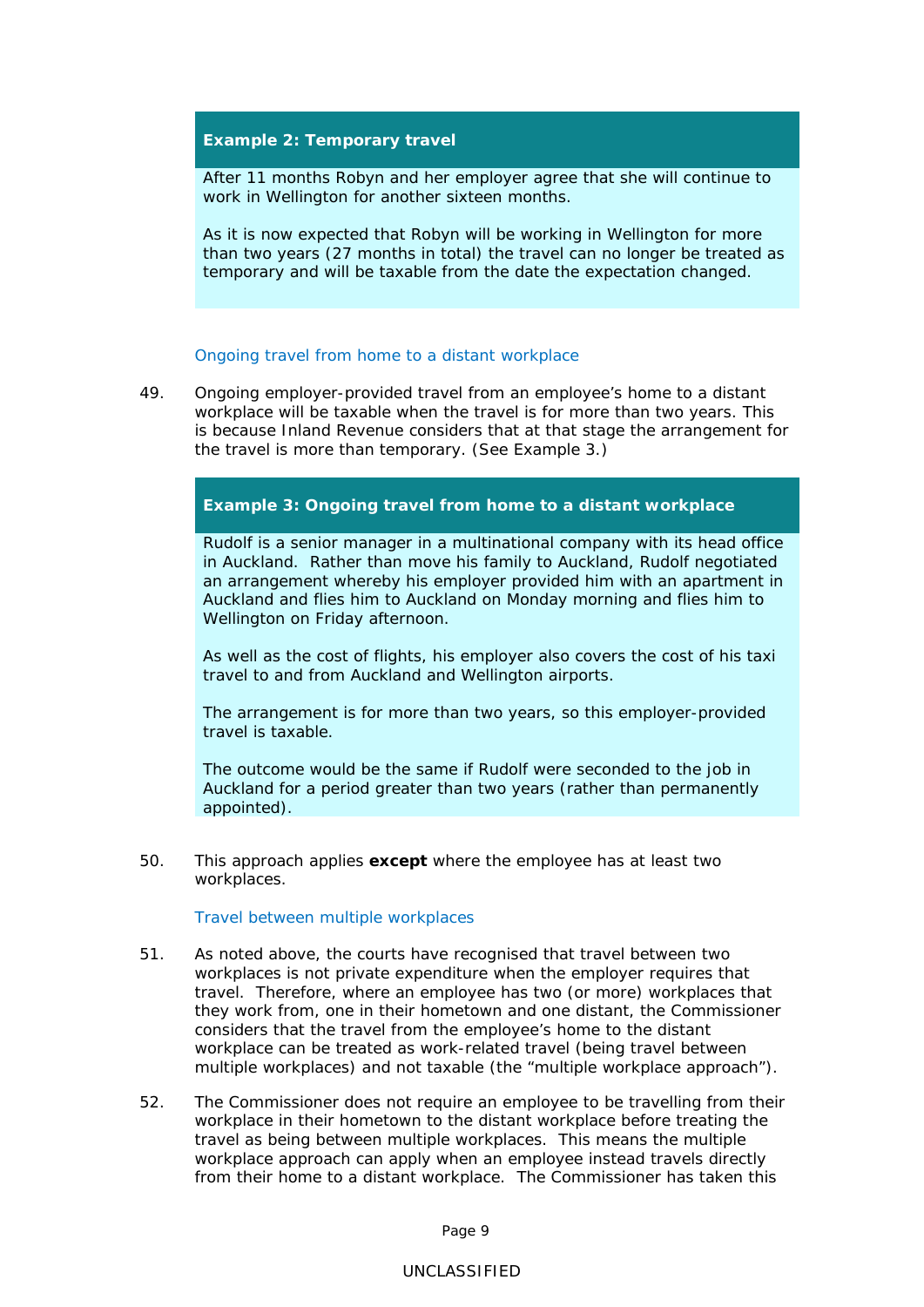approach to recognise the travel between the multiple workplaces and, at the same time, minimise taxpayer compliance costs.

53. An employer's workplace in their hometown can still be a workplace of that employee for the purposes of this approach, even if most of the employee's working week is spent at a distant workplace. (See Examples 4 and 5.)

## **Example 4: Travel between multiple workplaces**

Jim is employed as a specialist to provide ongoing advice to senior managers. The job was advertised as being based in Wellington, but Jim was not interested in working full time in Wellington because his family lives in Auckland.

Jim and the employer agree that Jim can work two days a week in Auckland at the Auckland office and three days a week in Wellington. The employer provides Jim with the travel between his home and the Wellington office.

Jim's travel from home to the Wellington office and back will be travel between two workplaces and not subject to tax.

## **Example 5: Travel between multiple workplaces**

Charlotte is a manager based in Nelson. She has staff based throughout the country that she visits regularly. She is often required to be in Wellington for meetings.

The travel in question is the travel from her home in Nelson to the distant location(s) and back again.

Charlotte's travel to the distant workplaces will be travel between two (multiple) workplaces and not subject to tax.

If Charlotte were to use an employer-provided car (such as a rental) to undertake that travel between home and a distant workplace, as the Commissioner is treating the travel as travel between two workplaces it would not be private use for the purposes of determining whether the car was available for private use.

#### Whether home is a workplace for the purposes of the multiple workplaces approach

- 54. If an employee does not have a workplace that is local to their home, then the travel to a distant workplace can still be travel between two workplaces, but only if their home can be considered to be a workplace.
- 55. Under the approach outlined in this Statement, the Commissioner will accept that in relation to travel, home can be a workplace for the purposes of the multiple workplace approach. But whether home is actually a workplace depends on the arrangement entered into between the parties, and an employee does not have multiple workplaces just because they can **choose** to work at home from time to time.

Page 10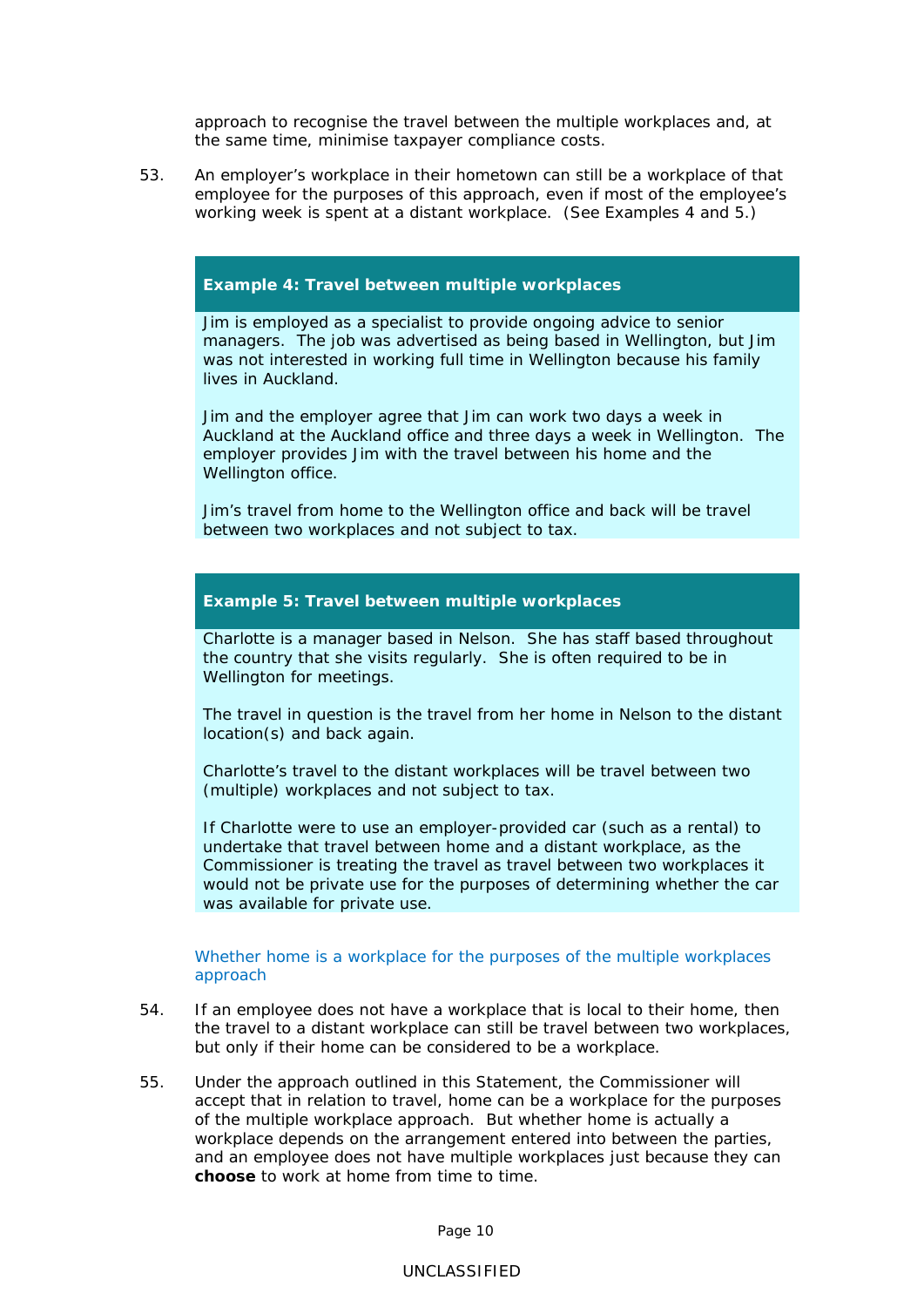- 56. The Commissioner notes that by accepting that home could be a workplace in the context of travel to a distant workplace, she is taking a more concessionary approach than Parliament has taken in relation to the question of multiple workplaces and accommodation. Accommodation that an employer provides or pays for can be exempt where the employee has multiple workplaces (section CW 16F). However, where the employee has only two workplaces and one of them is a home office, this approach cannot apply.
- 57. While home may be a workplace, it is also the employee's home, so it is easy for the line between home-to-work travel and "on-work" travel to become blurred. This raises the question as to what extent does working from home convert that home to being a workplace for the purposes of the multiple workplace approach.
- 58. In considering whether a person is travelling between two workplaces when they travel from home to a work location, the courts have said it is not enough that a person **can** work at home. The courts tend to treat the place where you live as private and require an explicit and demonstrable distinction to exist before treating where you live as anything other than your home.
- 59. The Commissioner also requires such an explicit and demonstrated connection with home as a workplace on any particular day. If this were otherwise, then a "tainting" issue would arise as to what portion of time working at home in a week would be sufficient for home to be treated as a workplace for the whole week. There is no legal basis for the selection of any particular proportion, and the Commissioner does not believe that the courts would support such an outcome.
- 60. Accordingly, the Commissioner's position is that, for the purposes of the multiple workplace approach, home should be regarded as a workplace in this context only in relation to the days where home is contractually and actually the employee's usual place of work.
- 61. For an employee whose arrangement requires that they work at home on every working day, home is clearly a workplace.
- 62. Where an employee's employment arrangement requires that their home is their formal workplace where **they are expected to work** on specified days (such as every Monday and Tuesday), their home will be their workplace on those days for the purposes of the multiple workplace approach. However, their home is still home on the other days, and travel from home to a distant workplace in relation to the other days is travel from home to work and is taxable.
- 63. For a home to be a workplace on any day, the arrangement with the employer must provide that it is a specified day where the employee is required to work at home, rather than the employee simply having the potential to work at home on that day.
- 64. Where travel from the home to the distant workplace relates to a "working from home day" (being a day when home is a workplace), this travel will be treated as travel between multiple workplaces.
- 65. On other days, home is still regarded as home, so the travel from home to a distant workplace will generally still be taxed on the basis that it is home to work travel.

Page 11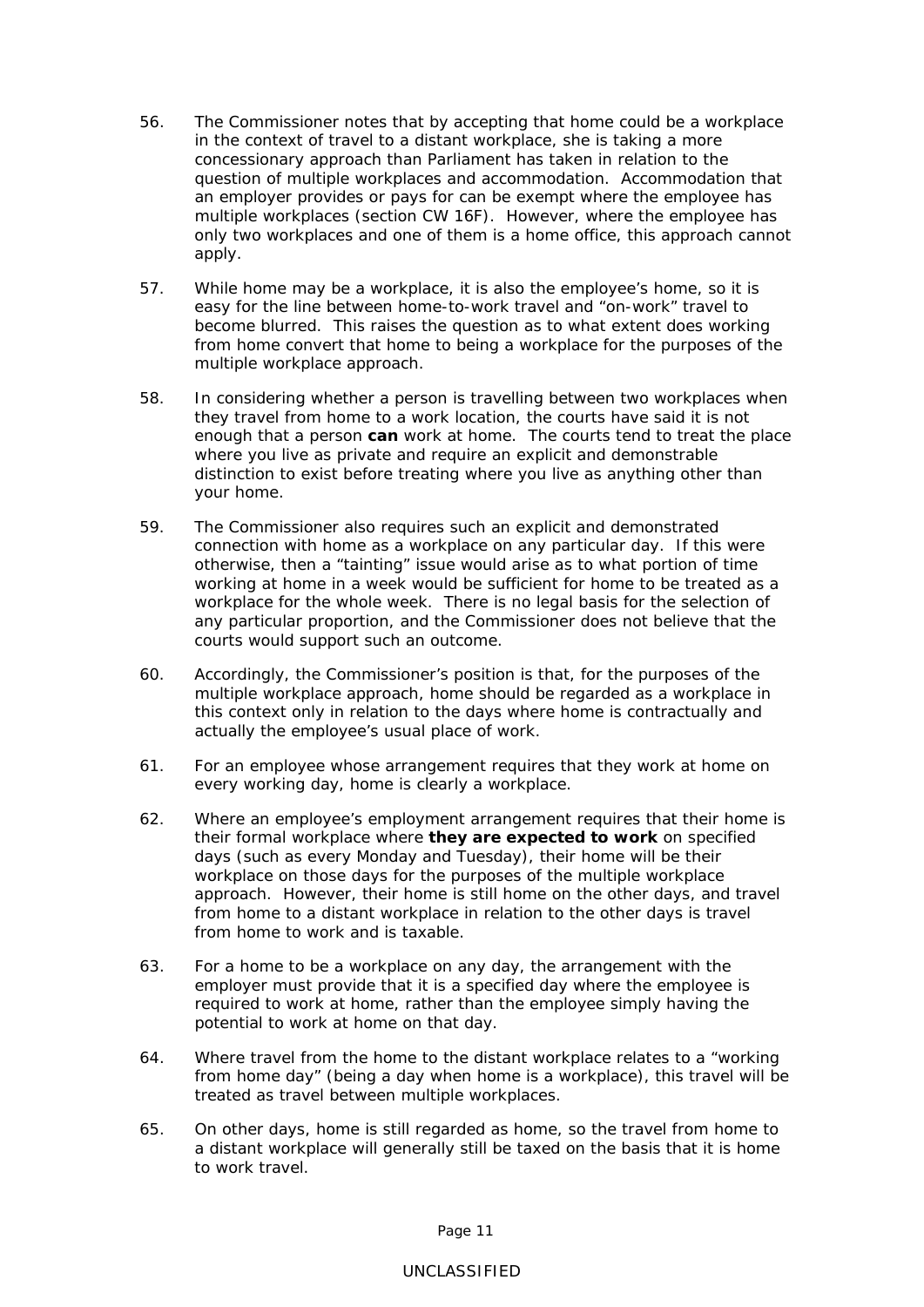- 66. The Commissioner recognises that this approach could be seen as a constraint on the parties' contracting arrangements or as a compliance cost. However, she considers it a necessary part of the approach being taken, which is itself an attempt to minimise compliance costs. (See Examples 6–9.)
- 67. It is important to note that when applying the Commissioner's approach outlined in this Statement, whether home is a workplace only becomes relevant in determining whether the multiple workplace approach applies.

**Example 6: Multiple workplace approach - Whether home is a workplace when person is contracted to work from home full time**

Under Adele's employment arrangement, she is contracted to work at home on a full-time basis. This means home is usually her sole place of work. Therefore, it can be considered to be her workplace on every work day.

As any employer-provided travel from Adele's home to a distant workplace (for example, for a specific meeting or purpose) is very occasional or could be considered to be one-off, it is not subject to tax.

**Example 7: Multiple workplace approach - Whether a person has multiple workplaces**

Ruby lives in Auckland and works for a government agency. She has a permanent working arrangement where she works Monday and Tuesday at home. On Wednesday, Thursday and Friday, Ruby works at the agency's Auckland office. Ruby is seconded to work on a 26-month project that requires her to work in Wellington on Thursday and Friday.

As the project is for more than two years, the key question is whether Ruby has at least two workplaces so that the multiple workplace approach applies. As Ruby normally works in the Auckland office on Wednesday, Thursday and Friday, any employer-provided travel from Ruby's home to Wellington in relation to her work in Wellington would be treated as travel between multiple workplaces (the Auckland office and the Wellington workplace).

Therefore, the multiple workplaces approach would apply in relation to this particular employer-provided travel and it would not be subject to tax

**Example 8: Multiple workplace approach - Whether home is a workplace when a person is permitted to work at home**

Leo lives in Tauranga but the company he works for is based in Auckland. Under his employment contract Leo can work up to two days a week at home in Tauranga. The days that Leo works at home can vary depending on personal and business convenience. Leo's employer provides him with travel between his home in Tauranga and the Auckland office in the form of plane flights and connecting taxis.

Page 12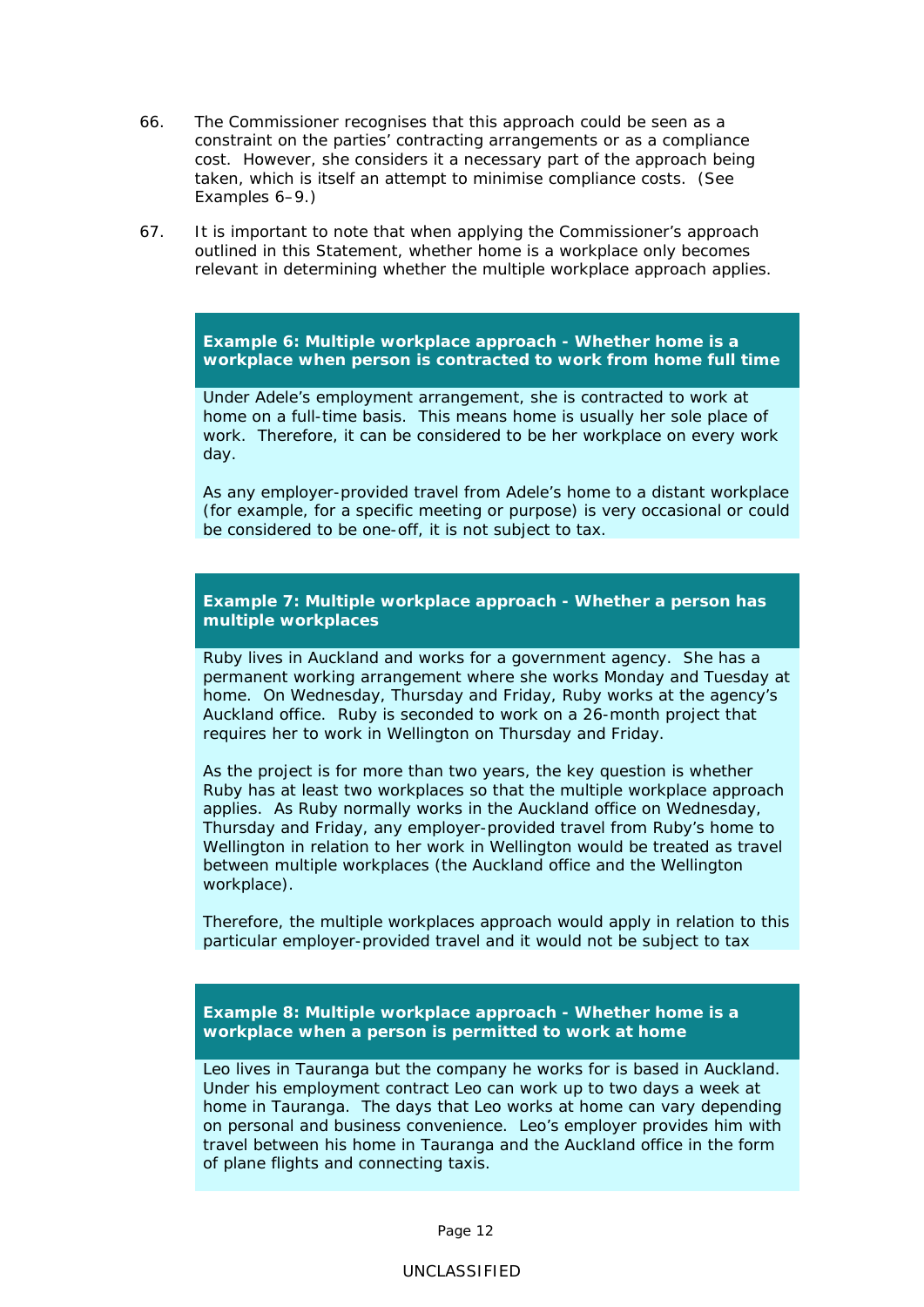This is an ongoing arrangement, so the main question is whether Leo has at least two workplaces so that the multiple workplace approach applies.

It is important to determine whether Leo's home is a workplace. Leo does not have specified days where he works at home, which means the Commissioner will not accept that his home is a workplace for any particular day, for the purposes of the multiple workplaces approach.

Therefore, as Leo only has one workplace (the Auckland office) the multiple workplace approach does not apply in relation to this employerprovided travel, which is subject to tax.

(If Leo and his employer had a different arrangement where Leo had specified days where he was required to work from home (for example, Monday and Tuesday), then home would be accepted to be Leo's workplace on those days.)

**Example 9: Multiple workplace approach - Whether home is a workplace when a person is required to work at specified places on different days**

Phil is contracted on an ongoing basis to work Monday, Tuesday and Wednesday at his home and Thursday and Friday at a distant workplace. This ongoing arrangement is expected to last for more than two years. Therefore, the key question to answer when determining whether this travel to a distant workplace is taxable is whether Phil has at least two workplaces (the possibilities are home and the distant workplace) so that the multiple workplace approach applies.

It is important to determine whether home is a workplace. In this circumstance, home is clearly a workplace on Monday, Tuesday and Wednesday, and employer-provided travel to the distant workplace relating to those days will not be taxable. An example of this would be attendance at a conference or meeting on one or more of those days.

But on Thursday and Friday Phil does not work from his home, so home is still his home for these purposes on those days. Consequently, employerprovided travel from home to the distant workplace will be travel from home to work (and taxable) when it is undertaken for the purpose of getting Phil to that distant location, so he can work there on Thursday and/or Friday.

This means employer-provided travel from his home to a distant workplace on Monday, Tuesday or Wednesday will be taxable, if the travel is undertaken so Phil can undertake his work on Thursday and Friday.

68. This Statement applies from **1 April 2020**. However, taxpayers may choose to apply it from the date of issue if they wish to do so.